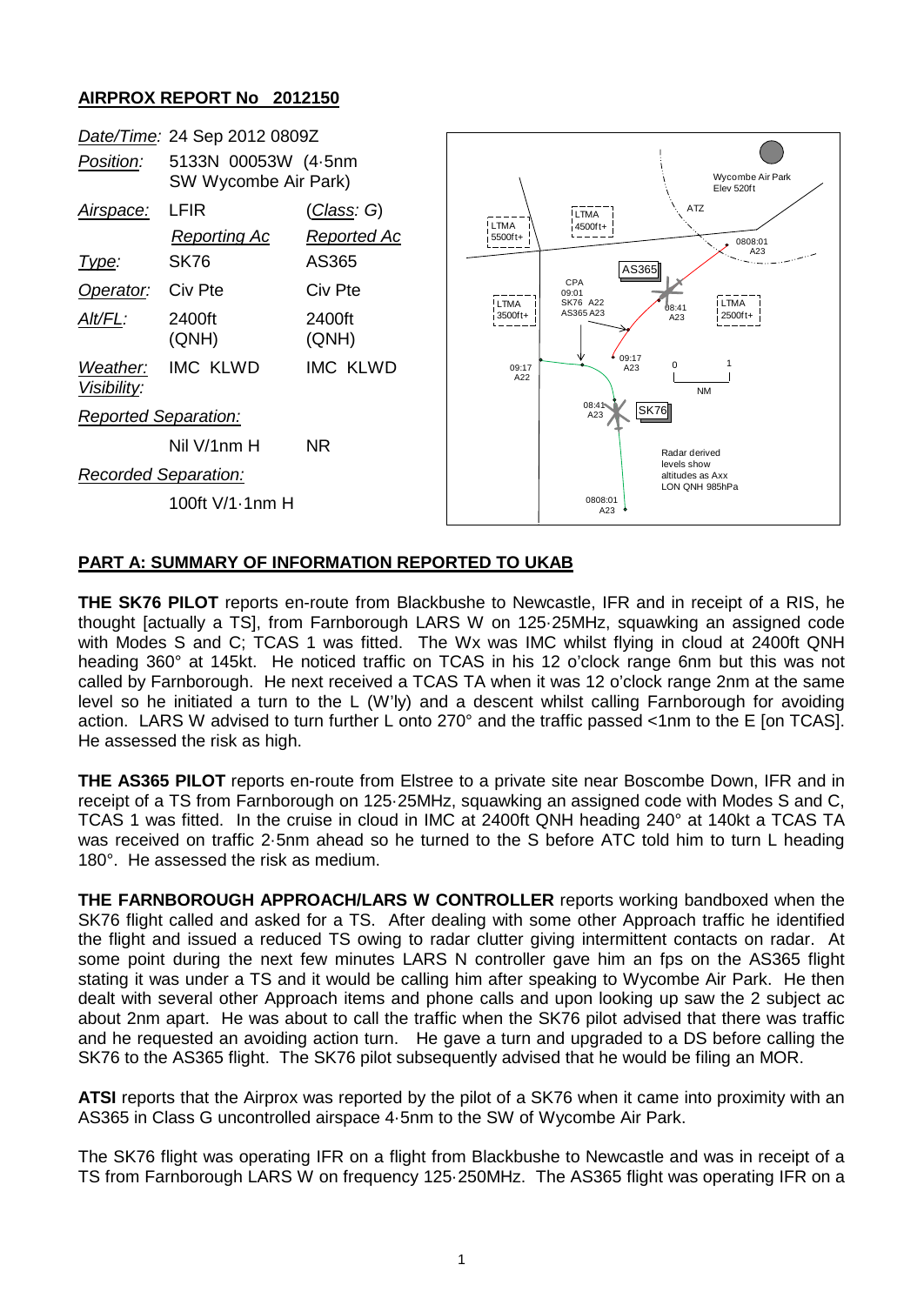flight from Elstree to a private site near Boscombe Down and was in receipt of a TS from Farnborough LARS W on frequency 125·250MHz.

At the time of the Airprox the Farnborough LARS W and Farnborough Approach frequencies were bandboxed and the controller was providing both services combined. The Farnborough Manual of Air Traffic Services Part 2 states that:

'Farnborough LARS West is available daily between 0800 - 2000 local; services are provided utilising the same selection of radar feeds as the Approach task. Subject to traffic loading the LARS West and Approach tasks may be band-boxed to a single operational position at certain times of the day.'

CAA ATSI had access to written reports from the pilots of the SK76 and the AS365, the Farnborough LARS W/Approach controller, RT and desk-side recordings of Farnborough LARS W/Approach, RT recordings from Farnborough LARS N and area radar recordings.

The Farnborough METARs were:

EGLF 240750Z 10006KT 6200 SCT004 BKN005 15/14 Q0985= and EGLF 240820Z 12007KT 080V160 6000 DZ SCT004 BKN006 15/15 Q0985=

At 0803:50 the SK76 flight contacted Farnborough LARS W climbing to 2400ft IFR and requesting a TS. The flight was told to standby and after a short delay was issued the QNH and was assigned a squawk. Approximately 1min later the controller replied, *"(SK76 c/s) identified Traffic Service possible reduced warning of traffic er due radar er clutter.*.."

At 0807:00 the AS365 flight contacted Farnborough LARS W on transfer from Farnborough LARS N at 2400ft. LARS W advised, *"(AS365 c/s) squawk zero four three one traffic service possible reduced warning of traffic due er weather breakthrough on the radar..*."

Between 0808:00 and 0808:40 the LARS W/Approach controller was involved with an ac that was too high on final approach and needed to be re-positioned. Following this RT conversation the controller answered one operational phone call and then called the Tower controller to advise that the traffic on final approach was breaking off and re-positioning.

At 0808:40, as the Farnborough LARS W controller ended the phone conversation with the Tower controller, the SK76 pilot transmitted that he had, "*a TCAS contact twelve o'clock four miles requesting any avoiding action"*. At 0808:41 the SK76 is tracking N (SSR code 0430) with the AS365 (SSR code 0431) positioned NNE of the SK76, tracking SW at a range of 2nm (Figure 1). Both ac are at 2300ft.



Figure 1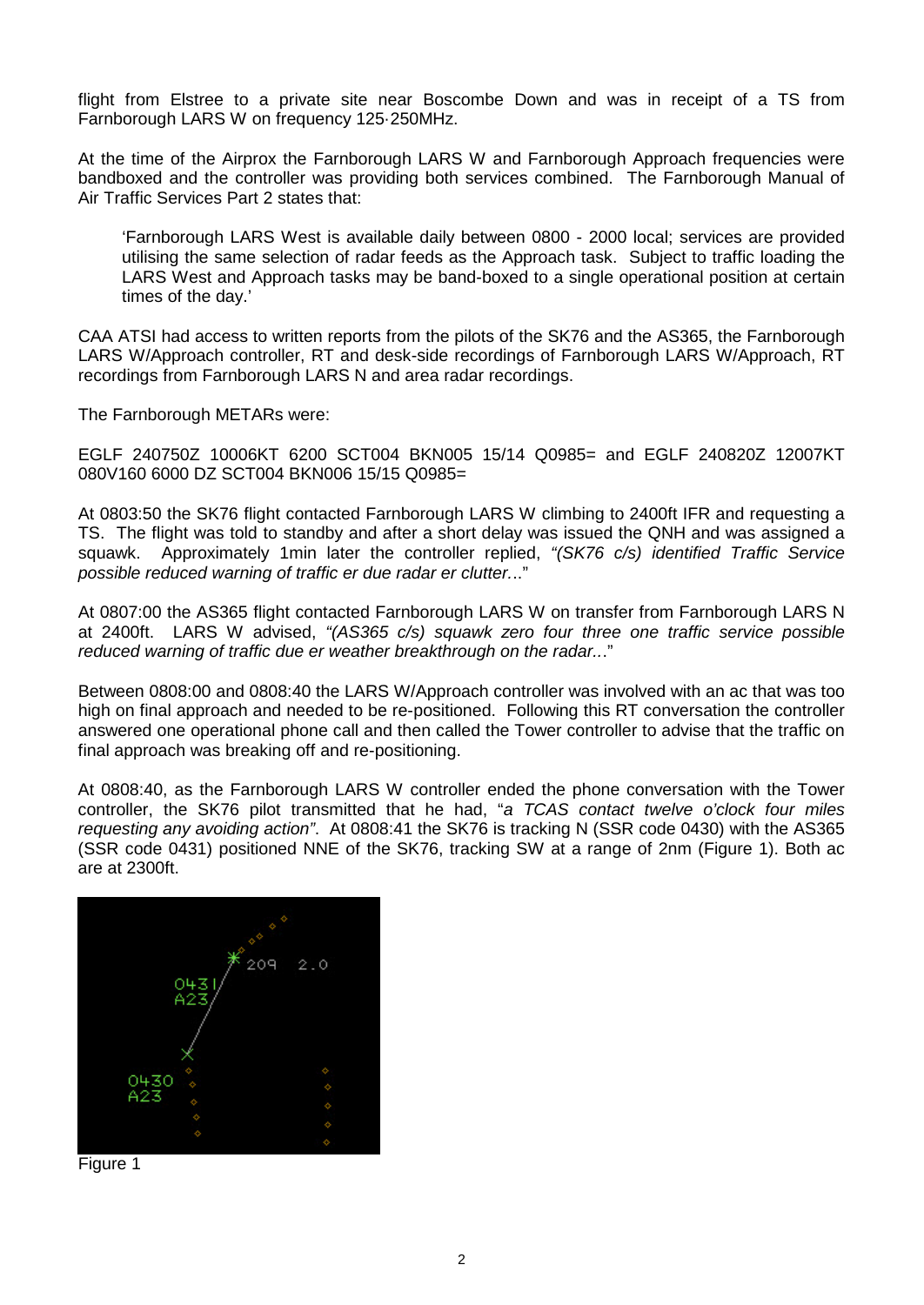The controller replied, *"…roger turn left heading er two seven zero degrees er avoiding action it's now deconfliction service that traffic north northeast two miles same level is a Dauphin"*. This was read back before the controller transmitted, *"(clipped AS365 c/s) you've got traffic southwest at a mile suggest track to the south to turn you behind it's an S K seventy-six same level".* At 0809:01 the SK76 is tracking W at 2200ft with the track of the AS365 now pointing behind the SK76 at 2300ft. The distance between the 2 ac is 1·1nm (CPA).

The pilot of the AS365 did not respond to the controller's avoidance advice and the controller asked if the pilot had copied the previous transmission. The pilot of the AS365 replied, "*oh sorry sorry say again*". The controller replied, *"That traffic has now turned clear to the west of you at a mile same level suggest you track southerly it's an S K seventy six".* The AS365 pilot replied, *"Affirm that's what we are doing and he's er he's clear of us now"*. At 0809:17 the AS365 is behind the SK76, tracking SSW'ly and the distance between the 2 ac has increased to 1·3nm.

The Airprox took place in Class G uncontrolled airspace where regardless of the service being provided pilots are ultimately responsible for their own collision avoidance.

Both flights were being provided with a TS. CAP774, Chapter 3, Page 1, Paragraph 5 states that:

'The controller shall pass traffic information on relevant traffic, and shall update the traffic information if it continues to constitute a definite hazard, or if requested by the pilot. However, high controller workload and RTF loading may reduce the ability of the controller to pass traffic information, and the timeliness of such information.

*Traffic is normally considered to be relevant when, in the judgement of the controller, the conflicting aircraft's observed flight profile indicates that it will pass within 3 NM and, where level information is available, 3,000 ft of the aircraft in receipt of the Traffic Service. However, controllers may also use their judgement to decide on occasions when such traffic is not relevant, e.g. passing behind or within the parameters but diverging. Controllers shall aim to pass information on relevant traffic before the conflicting aircraft is within 5 NM, in order to give the pilot sufficient time to meet his collision avoidance responsibilities and to allow for an update in traffic information if considered necessary.'*

Prior to the Airprox the controller was involved in breaking-off and re-positioning an ac that had been vectored for the ILS. It is likely that the controller's focus on this task prevented him from noticing the potential confliction between the SK76 and the AS365 earlier.

When the SK76 pilot requested avoidance advice the controller upgraded the service, gave instructions and TI to assist in resolving the confliction with the AS365. The pilot of the SK76 requested avoidance advice from the controller which was given. The controller also passed TI and suggested action to resolve the situation to the pilot of the AS365. In both cases the instructions and advice given was consistent with the actions already being taken by both pilots.

The Airprox occurred in Class G airspace when the SK76 and AS365 flights were both in receipt of a TS from Farnborough LARS W and in the absence of timely TI flew into proximity with each other.

When the Farnborough LARS W/Approach controller became aware of the situation he gave instructions, advice and information to assist the pilots of both ac in resolving the situation.

## **PART B: SUMMARY OF THE BOARD'S DISCUSSIONS**

Information available included reports from the pilots of both ac, transcripts of the relevant RT frequencies, radar video recordings, reports from the air traffic controllers involved and reports from the appropriate ATC authorities.